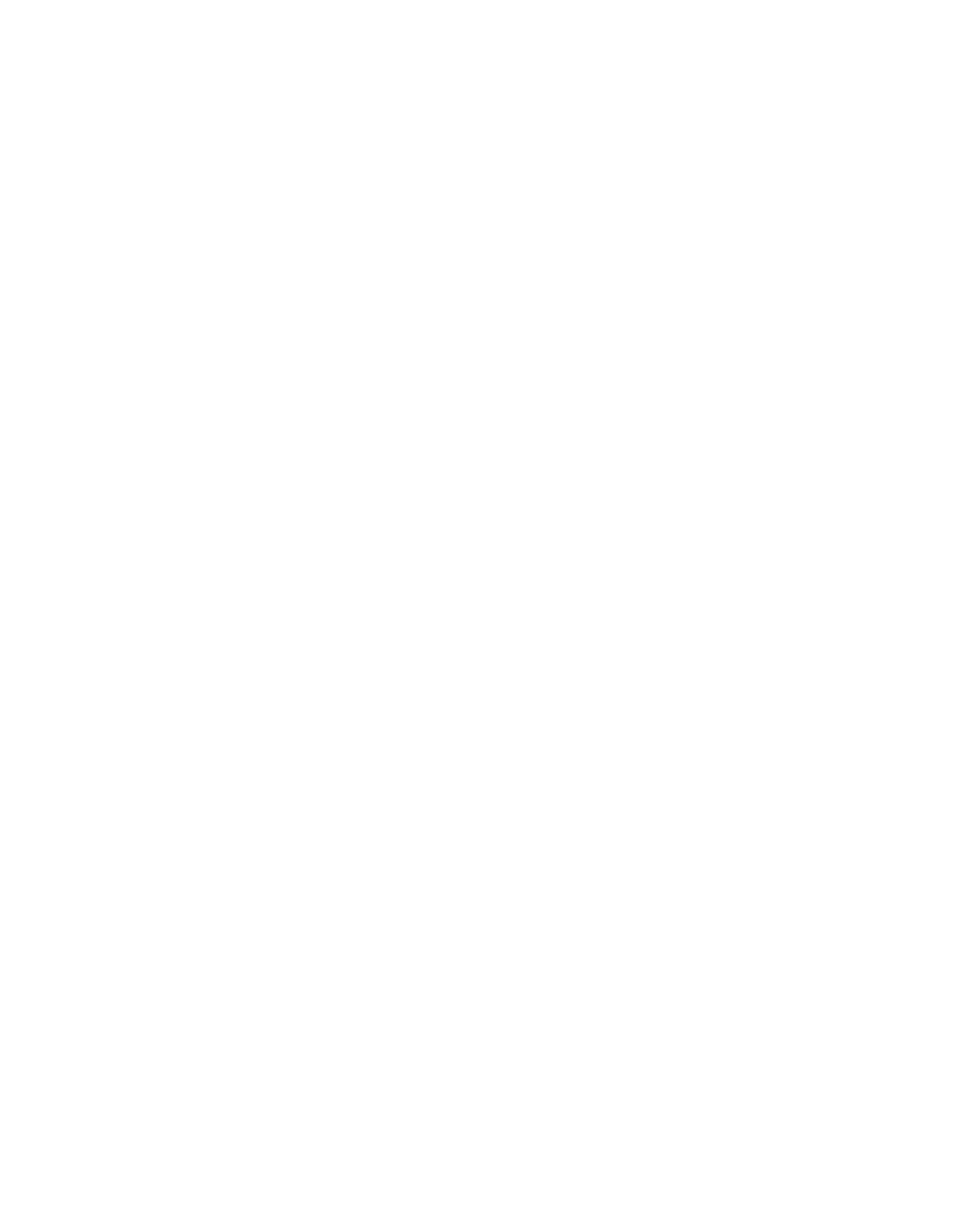#### **BURKE, Justice.**

[¶1] Christopher Greene entered guilty pleas to three felony charges of obtaining controlled substances by misrepresentation, and no contest to a charge of attempting to obtain property by false pretenses. He now appeals his convictions on two of the felony charges, and challenges the sentence imposed by the district court. We will affirm.

#### *ISSUES*

[¶2] Mr. Greene sets forth these two issues:

1. Should Mr. Greene"s first two convictions have been misdemeanors?

2. Did the trial court err by not making a finding of Mr. Greene"s status under the Addicted Offender Accountability Act?

## *FACTS*

[¶3] On June 13, 2007, an Information was filed against Mr. Greene charging him with two felony counts of obtaining controlled substances by misrepresentation, in violation of Wyo. Stat. Ann. § 35-7-1033(a)(iii) and (b) (LexisNexis  $2007$ ).<sup>1</sup> The affidavit filed in support of the Information asserted, as to the first count, that in November 2006, Mr. Greene altered his prescription for a narcotic pain reliever from 30 tablets to 80 tablets, and obtained the larger amount from a pharmacy in Green River, Wyoming. As to the second count, the affidavit asserted that in April 2007, he altered and filled another prescription for the same drug, this time from 35 tablets to 85. He was arrested on these charges on December 5, 2007, and released on bond.

[¶4] On April 20, 2008, a second Information was filed, charging Mr. Greene with attempting to obtain property by false pretenses, in violation of Wyo. Stat. Ann. §§ 6-3-  $407(a)(i)$  and 6-1-301(a)(i) (LexisNexis 2007).<sup>2</sup> The supporting affidavit asserted that on March 6, 2008, Mr. Greene attempted to cash two payroll checks he had stolen from a local welding company. He was arrested on this charge on April 27, 2008, and again released on bond.

 $\overline{a}$ 

<sup>&</sup>lt;sup>1</sup> This statute is quoted in paragraph 8 below.

<sup>&</sup>lt;sup>2</sup> As Mr. Greene does not challenge his conviction on this charge, we need not focus on the specific language of this statute.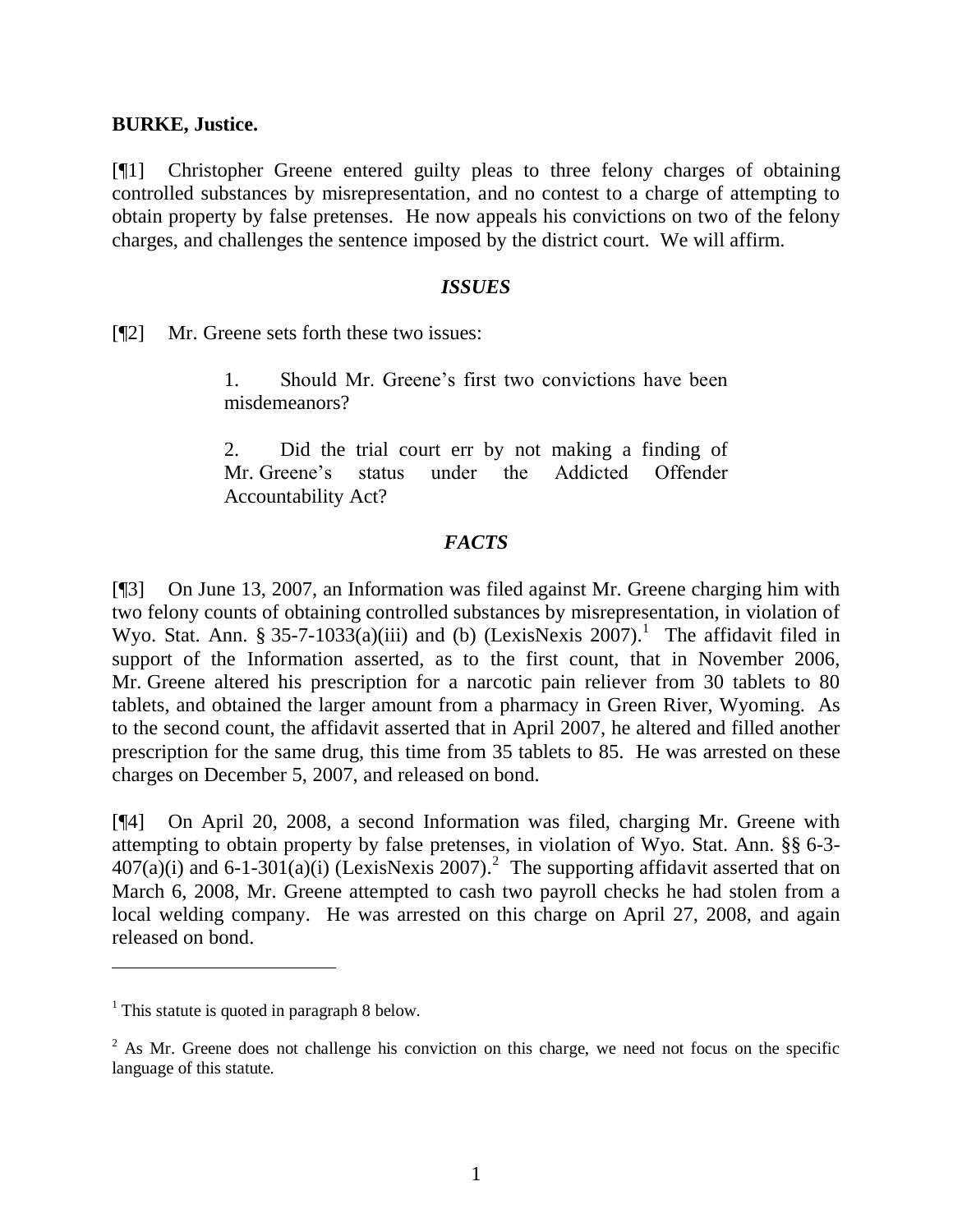[¶5] On May 16, 2008, a third Information was filed, charging Mr. Greene with two more felony counts of obtaining controlled substances by misrepresentation, also in violation of Wyo. Stat. Ann. § 35-7-1033(a)(iii) and (b) (LexisNexis 2007). The affidavit filed in connection with these charges asserted that, on four occasions ranging from June 11, 2007, to October 29, 2007, Mr. Greene obtained various narcotic pain medications and other controlled substances using forged or altered prescriptions. Mr. Greene was arrested on these charges on June 9, 2008.

[¶6] Mr. Greene initially pleaded not guilty to all of the charges. He later reached a plea agreement with the prosecution involving all three cases listed above. On October 8, 2008, he pleaded guilty to three counts of obtaining controlled substances by misrepresentation, and no contest to the charge of attempting to obtain property by false pretenses. In return, the prosecution dismissed one of the counts of obtaining controlled substances by misrepresentation, dismissed other charges pending in a fourth case, and agreed not to pursue certain other potential charges not specified in the record. On December 3, 2008, the district court sentenced Mr. Greene to terms of three to five years on each of the three counts of obtaining controlled substances by misrepresentation, and a term of four to eight years on the count of attempting to obtain property by false pretenses. All sentences were to be served concurrently. Mr. Greene appealed.

## *STANDARD OF REVIEW*

[¶7] Both of Mr. Greene's issues require us to interpret and apply Wyoming statutes. "Statutory interpretation is a question of law, so our review is *de novo.*" *Qwest Corp. v. Public Service Comm'n*, 2007 WY 97, ¶ 3, 161 P.3d 495, 497 (Wyo. 2007). "We attempt to determine the legislature's intent based primarily on the plain and ordinary meaning of the words used in the statute." *Krenning v. Heart Mt. Irrigation Dist.*, 2009 WY 11, ¶ 9, 200 P.3d 774, 778 (Wyo. 2007). "If we determine that a statute is clear and unambiguous, we give effect to the plain language of the statute." *RK v. State ex rel. Natrona County Child Support Enforcement Dep't*, 2008 WY 1, ¶ 10, 174 P.3d 166, 169 (Wyo. 2008).

## *DISCUSSION*

## *Issue 1: Felonies or Misdemeanors?*

[¶8] "Crimes which may be punished by death or by imprisonment for more than one (1) year are felonies. All other crimes are misdemeanors." Wyo. Stat. Ann. § 6-10-101 (LexisNexis 2007). The crimes for which Mr. Greene was convicted were committed in 2006 and 2007, and he was charged in 2007 and early 2008. During all of that time, the Wyoming statutes specified that the crime of obtaining controlled substances by misrepresentation was a felony: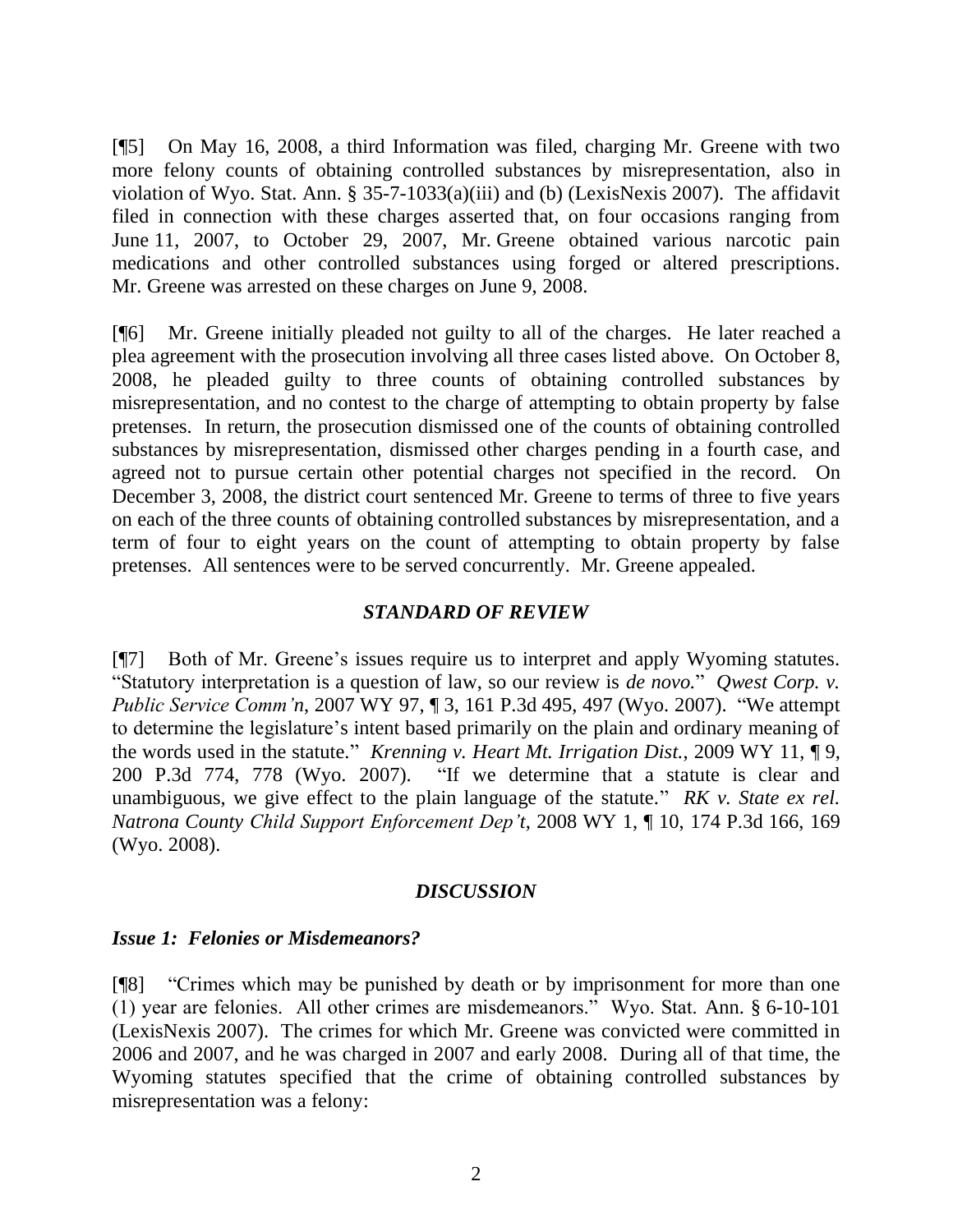(a) It is unlawful for any person knowingly or intentionally: . . .

> (iii) To acquire or obtain possession of a controlled substance by misrepresentation, fraud, forgery, deception or subterfuge. . . .

(b) Any person who violates this section is guilty of a crime and upon conviction may be imprisoned for not more than five (5) years, or fined not more than ten thousand dollars (\$10,000.00), or both.

Wyo. Stat. Ann. § 35-7-1033(a)(iii) and (b) (LexisNexis 2007).

[¶9] In 2008, the legislature amended this statute. Effective July 1, 2008, the first two convictions of this crime were changed to misdemeanors, while the third and subsequent offenses remained felonies:

(a) It is unlawful for any person knowingly or intentionally:

(iii) To acquire or obtain possession of, to procure or attempt to procure the administration of or to obtain a prescription for any controlled substance by misrepresentation, fraud, forgery, deception or subterfuge. . . .

b) Except as otherwise provided:

(i) A person who is convicted upon a plea of guilty or no contest or found guilty of violating paragraph (a)(iii) of this section is guilty of a misdemeanor punishable by imprisonment for not more than six (6) months, a fine of not more than seven hundred fifty dollars (\$750.00), or both. . . .

(ii) A person convicted upon a plea of guilty or no contest or found guilty of a second offense of violating paragraph (a)(iii) of this section is guilty of a misdemeanor punishable by imprisonment for not more than one (1) year, a fine of not more than one thousand dollars  $(\$1,000.00)$ , or both. . . .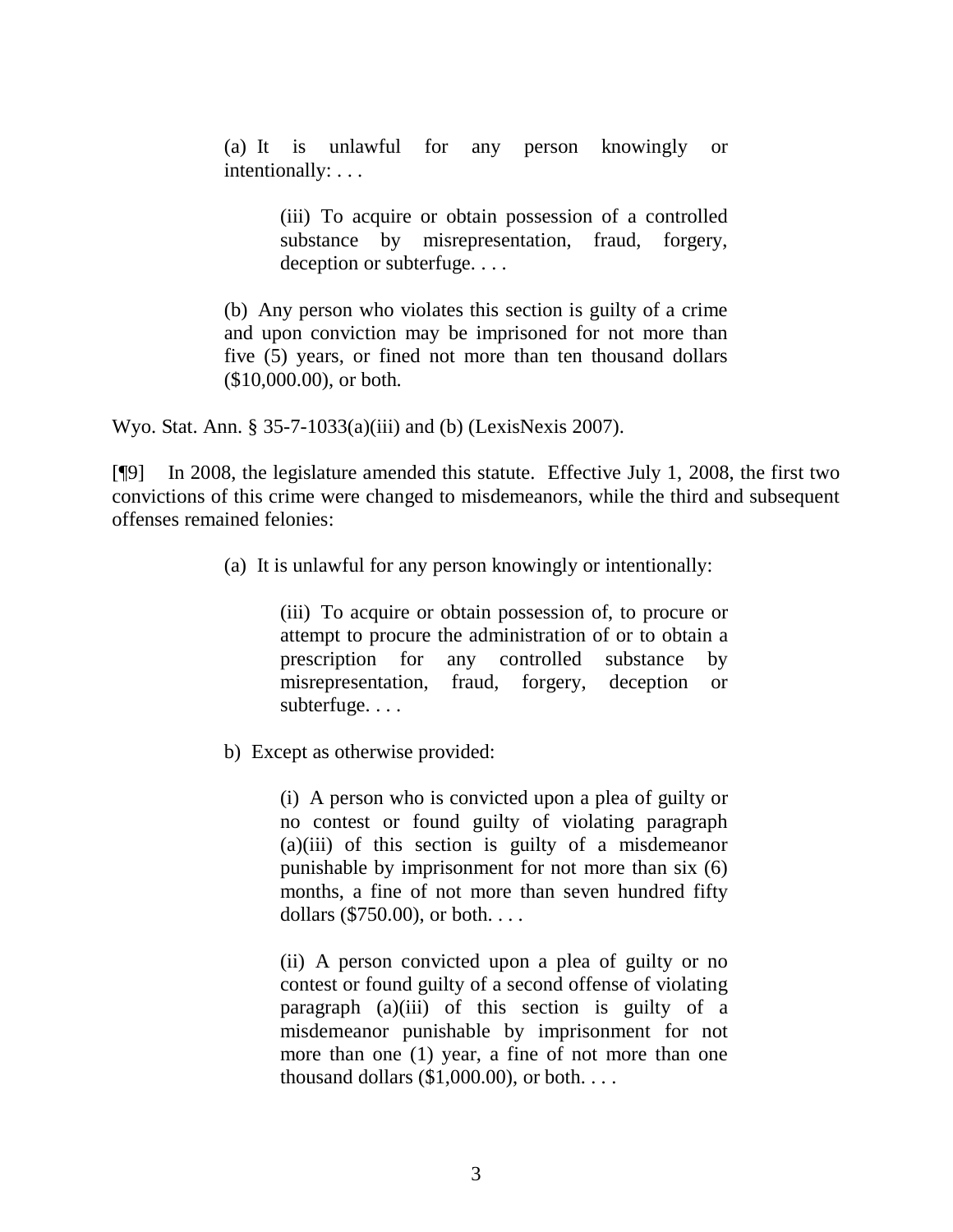(iii) A person convicted upon a plea of guilty or no contest or found guilty of a third or subsequent offense of violating paragraph (a)(iii) of this section is guilty of a felony punishable by imprisonment for not more than ten (10) years, a fine of not more than ten thousand dollars (\$10,000.00), or both.

2008 Wyo. Sess. Laws ch. 83,  $\S 1$ .<sup>3</sup> Mr. Greene pleaded guilty and was convicted and sentenced after the effective date of this amendment. He now contends that he should have been convicted and sentenced under the amended statute in effect at the time, so that the first two of his three convictions for obtaining controlled substances by misrepresentation should have been misdemeanors rather than felonies.

[¶10] As a preliminary matter, we question whether Mr. Greene is entitled to raise this claim on appeal. He did not raise it before the district court. In addition, a guilty plea generally constitutes a waiver of all non-jurisdictional defenses. *Walters v. State*, 2008 WY 159, ¶ 26, 197 P.3d 1273, 1280 (Wyo. 2008); *Kunselman v. State*, 2008 WY 85, ¶ 11, 188 P.3d 567, 569 (Wyo. 2008). Before accepting Mr. Greene"s guilty plea, the district court carefully informed him that he could be sentenced to a maximum of five years in prison on each of the three counts of obtaining controlled substances by misrepresentation. These were the felony penalties specified in the version of the statute in effect during 2006 and 2007, not the misdemeanor penalties specified in the 2008 amendment. Mr. Greene never objected to treating the charges as felonies, and never asserted that they should be treated as misdemeanors under the 2008 amendment. By pleading guilty to felony charges, he may have waived his current argument that the first two convictions should be considered misdemeanors.

[¶11] We will not decide this claim on the basis of waiver, however. The State has not asserted that Mr. Greene waived the issue, and neither party briefed or discussed the question of waiver. Moreover, Mr. Greene"s claim is readily resolved on other grounds.

[ $[12]$  In a provision sometimes referred to as a "savings"<sup>4</sup> statute, the Wyoming legislature has specified how an amendment to a statute applies to pending cases:

If a statute is repealed or amended, the repeal or amendment

 $\overline{a}$ 

<sup>&</sup>lt;sup>3</sup> We note that this statute was amended again in 2009. 2009 Wyo. Sess. Laws ch. 78, § 1. The current version of this statute is therefore different from either version at issue here.

<sup>4</sup> *See Johnson v. Safeway Stores, Inc.*, 568 P.2d 908, 915 (Wyo. 1977), and *Schakel v. State*, 513 P.2d 412, 414 (Wyo. 1973), both referring to this statute (as formerly codified) as "our general savings clause."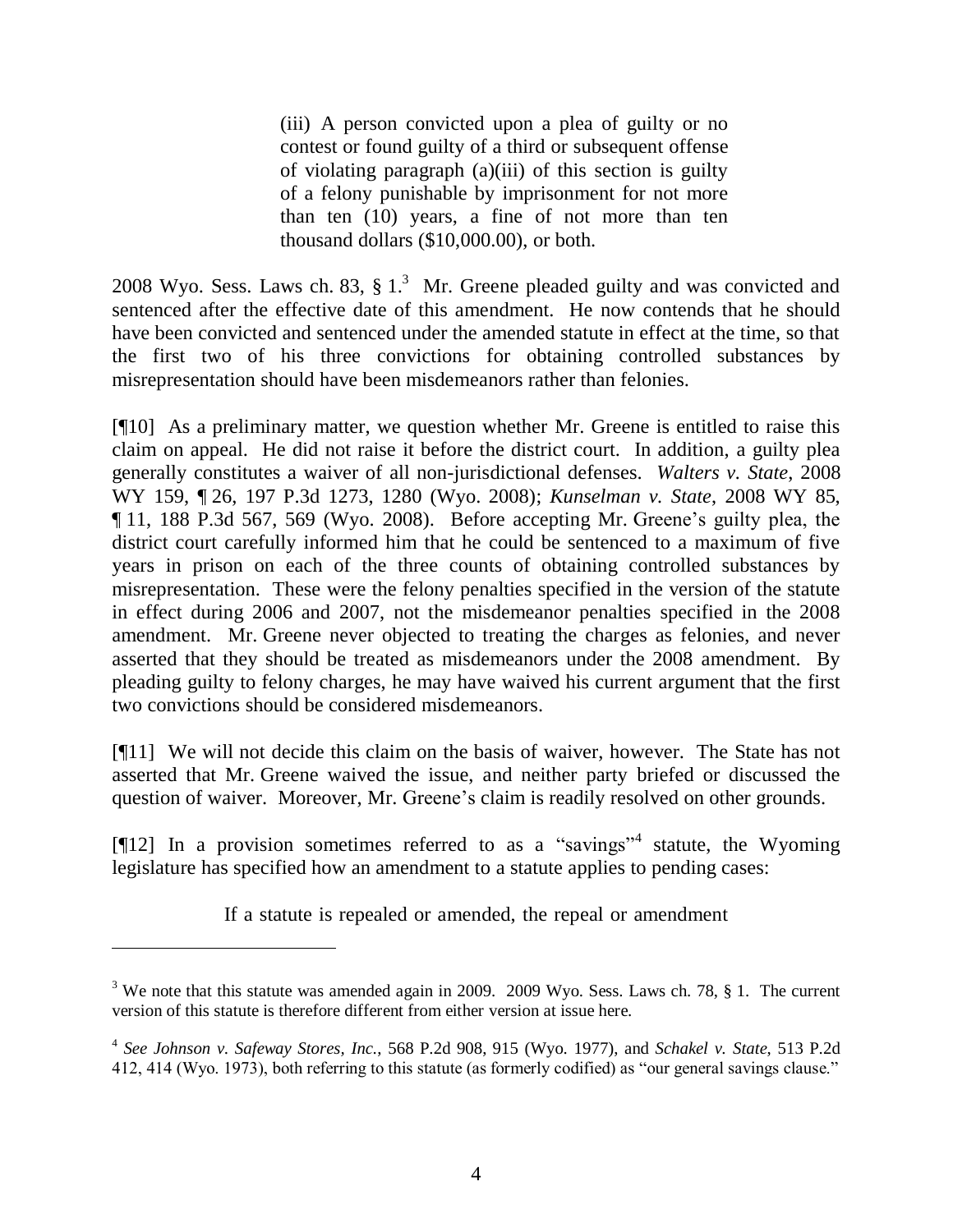does not affect pending actions, prosecutions or proceedings, civil or criminal. If the repeal or amendment relates to the remedy, it does not affect pending actions, prosecutions or proceedings, unless so expressed, nor shall any repeal or amendment affect causes of action, prosecutions or proceedings existing at the time of the amendment or repeal, unless otherwise expressly provided in the amending or repealing act.

Wyo. Stat. Ann. § 8-1-107 (LexisNexis 2007). We agree with the State's assertion that "There is nothing ambiguous about this statute and its meaning can be easily discerned from its face: a pending prosecution will not be affected in substance or remedy by an amendment to a statute unless that intent is expressly stated." In the 2008 statutory amendment relied upon by Mr. Greene, there is no legislative language expressing any intent to apply the 2008 amendment to pending prosecutions. 2008 Wyo. Sess. Laws ch. 83, § 1. Absent that express statement of legislative intent in the legislation itself, we apply the unambiguous language of the savings statute to conclude that the 2008 amendment did not affect Mr. Greene's pending prosecutions.

[¶13] Our review of Wyoming precedent indicates that we have consistently applied the savings statute in just this way. In *Schiefer v. State*, 774 P.2d 133, 138 (Wyo. 1989), we said that, "Since the most current legislature is silent in the pertinent amending and repealing provisions, the changes cannot affect Schiefer"s sentencing if enacted since the crime occurred." *See also Jones v. State*, 771 P.2d 368, 369 n.2 (Wyo. 1989). In fact, this application of the statute is sufficiently well-established that we sometimes discuss it only in abbreviated fashion:

> We will deal with this issue rather perfunctorily, with two observations: first, Appellant"s argument, being completely devoid of legal support, can be characterized as little short of bizarre; and second, Wyo. Stat. Ann. § 8-1-107 (LexisNexis 2007) specifically provides that the repeal of a statute "does not affect pending actions, prosecutions or proceedings, civil or criminal." Trial counsel did not provide ineffective assistance by failing to raise this baseless argument.

*Montez v. State*, 2009 WY 17, ¶ 10, 201 P.3d 434, 437-38 (Wyo. 2009) (footnote omitted). To similar effect:

> The appellant has offered a fourth argument which we need only mention in passing. He claims that a criminal defendant cannot be prosecuted under a statute that was effective at the time of the criminal offense but repealed before judgment.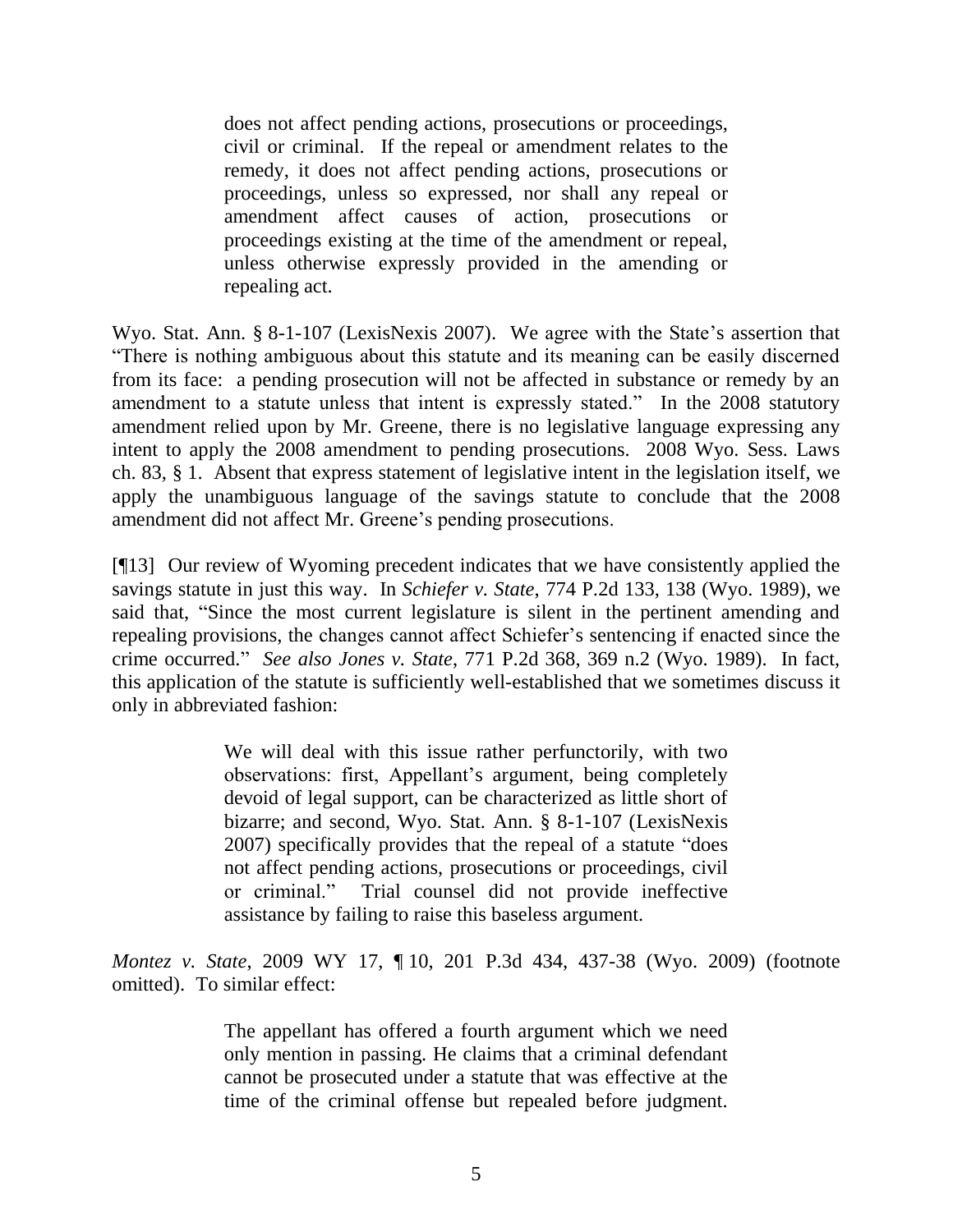Section 8-1-107, W.S. 1977, answers that contention. It provides: "If a statute is repealed or amended, the repeal or amendment does not affect pending actions, prosecutions or proceedings, civil or criminal."

*Caton v. State*, 709 P.2d 1260, 1271 n.12 (Wyo. 1985).

[¶14] Mr. Greene directs our attention to a separate statute that, he asserts, expresses legislative intent to apply the 2008 amendment to his pending prosecutions. The statute under which Mr. Greene was convicted is part of the "Wyoming Controlled Substances Act of 1971." Wyo. Stat. Ann. §§ 35-7-1001, 1002(a)(xxviii) (LexisNexis 2007). Mr. Greene relies on another provision of this same Act:

> Prosecution for any violation of law occurring prior to the effective date of this act is not affected or abated by this act. If the offense being prosecuted is similar to one set out in Article V of this act, the penalties under Article V apply if they are less than those under prior law.

Wyo. Stat. Ann. § 35-7-1053(a) (LexisNexis 2007). Mr. Greene asserts that this provision indicates that the legislature meant to apply the 2008 amendment because the penalties specified are less than under prior law. As the statutory language indicates, however, this provision applies to violations that occurred "prior to the effective date of this act." That date was March 4, 1971. *See* 1971 Wyo. Sess. Laws ch. 246, § 57. Mr. Greene's violations did not occur prior to that date, and this statutory provision has no application to offenses committed in 2006 and 2007.

[¶15] Mr. Greene cites decisions from a dozen other jurisdictions for the proposition that, when a criminal statute is amended while a prosecution is pending, any changes that benefit the defendant should be applied in the pending case. While there is "a split of authority on the question," *State v. Stafford*, 129 P.3d 927, 929 (Alaska Ct. App. 2006), we acknowledge that the proposition advocated by Mr. Greene appears to be the rule in several jurisdictions. For various reasons, however, the cases cited by Mr. Greene are unpersuasive here.

[¶16] For example, in some of the cases cited by Mr. Greene, the courts did not rely on specific savings statutes, but on common law principles. *E*.*g*. *State v. Urbano*, 256 Neb. 194, 206, 589 N.W.2d 144, 154 (1999); *see also People v. Bloom*, 195 Colo. 246, 252, 577 P.2d 288, 292 (1978), and *People v. Thomas*, 185 Colo. 395, 397-98, 525 P.2d 1136, 1138 (1974) (relying upon both an express statement of legislative intent and the common law). Because the Wyoming legislature has enacted a savings statute that specifies how to apply statutory amendments, we no longer resort to these common law principles. *See* Wyo. Stat. Ann. § 8-1-101 (LexisNexis 2007).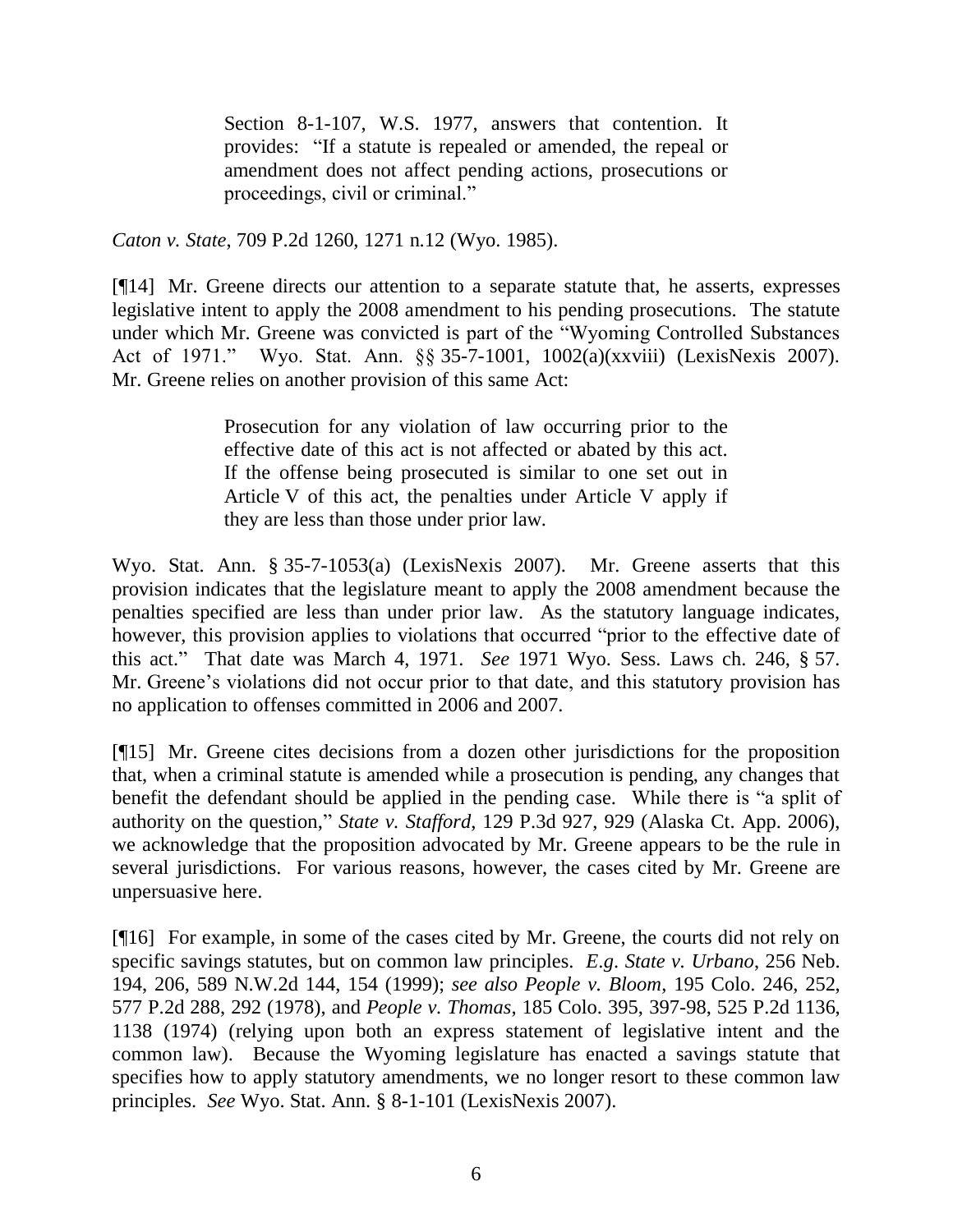[¶17] In fact, none of the cases cited by Mr. Greene dealt with the language of the Wyoming savings statute that we must interpret and apply here. For example, in one case cited by Mr. Greene, the Indiana Court considered a savings statute providing that "Whenever a statute is repealed which repealed a former statute, the former statute shall not thereby be revived unless it shall be so expressly provided." Ind. Code § 1-1-5-1 (1995). This provision applies only to repeals, not amendments. Lacking any indication of legislative intent on how to apply statutory amendments, the Indiana court "approved the view" that "where an amendment to a sentencing statute is ameliorative, the amendment itself is "a sufficient indication of the legislative intent that it be applied to all [to] whom such application would be possible and constitutional."" *Elkins v. State*, 659 N.E.2d 563, 565 (Ind. Ct. App. 1995), quoting *Lewandowski v. State*, 271 Ind. 4, 6, 389 N.E.2d 706, 707 (1979). Unlike the Indiana legislature, however, our Wyoming legislature has not been silent about how to apply statutory amendments: "If a statute is repealed *or amended*, the repeal *or amendment* does not affect pending actions, prosecutions or proceedings, civil or criminal." Wyo. Stat. Ann. § 8-1-107 (LexisNexis 2007) (emphasis added).

# *Issue 2: Addicted Offender Accountability Act*

[¶18] One purpose of Wyoming"s Addicted Offender Accountability Act was to provide alternatives for sentencing "addicted qualified offenders." 2002 Wyo. Sess. Laws ch. 81, Preamble. This Act requires that a person convicted of any felony or a specified misdemeanor must receive a substance abuse assessment as part of his presentence investigation report. Wyo. Stat. Ann. § 7-13-1302 (LexisNexis 2007). Based on that assessment, the district court may determine that the person is a "[q]ualified offender" with "a need for alcohol or other drug treatment." *Id.*, § 7-13-1301(a)(iv). A qualified offender, in lieu of being incarcerated, may receive probation or a suspended sentence, under which he must complete "a treatment program based upon the substance abuse assessment and any other terms and conditions as the court may deem appropriate under the circumstances." *Id*., § 7-13-1303(a). The Act also specifies, however, that a qualified offender may still be incarcerated under specified circumstances. *Id*., § 7-13-1303(c).

[¶19] Mr. Greene concedes that he received a substance abuse assessment, in compliance with Wyo. Stat. Ann. § 7-13-1302. The record reflects, and Mr. Greene does not dispute, that the assessment was included with the presentence investigation report, and that the district court considered the assessment in determining Mr. Greene"s sentence. Mr. Greene complains, however, that the written judgment and sentence issued by the district court contained no express finding of whether Mr. Greene was a qualified offender under the Act. The district court's failure to specify his status as a qualified offender, Mr. Greene contends, "denied him the opportunity for sentencing under the preferred treatment disposition."